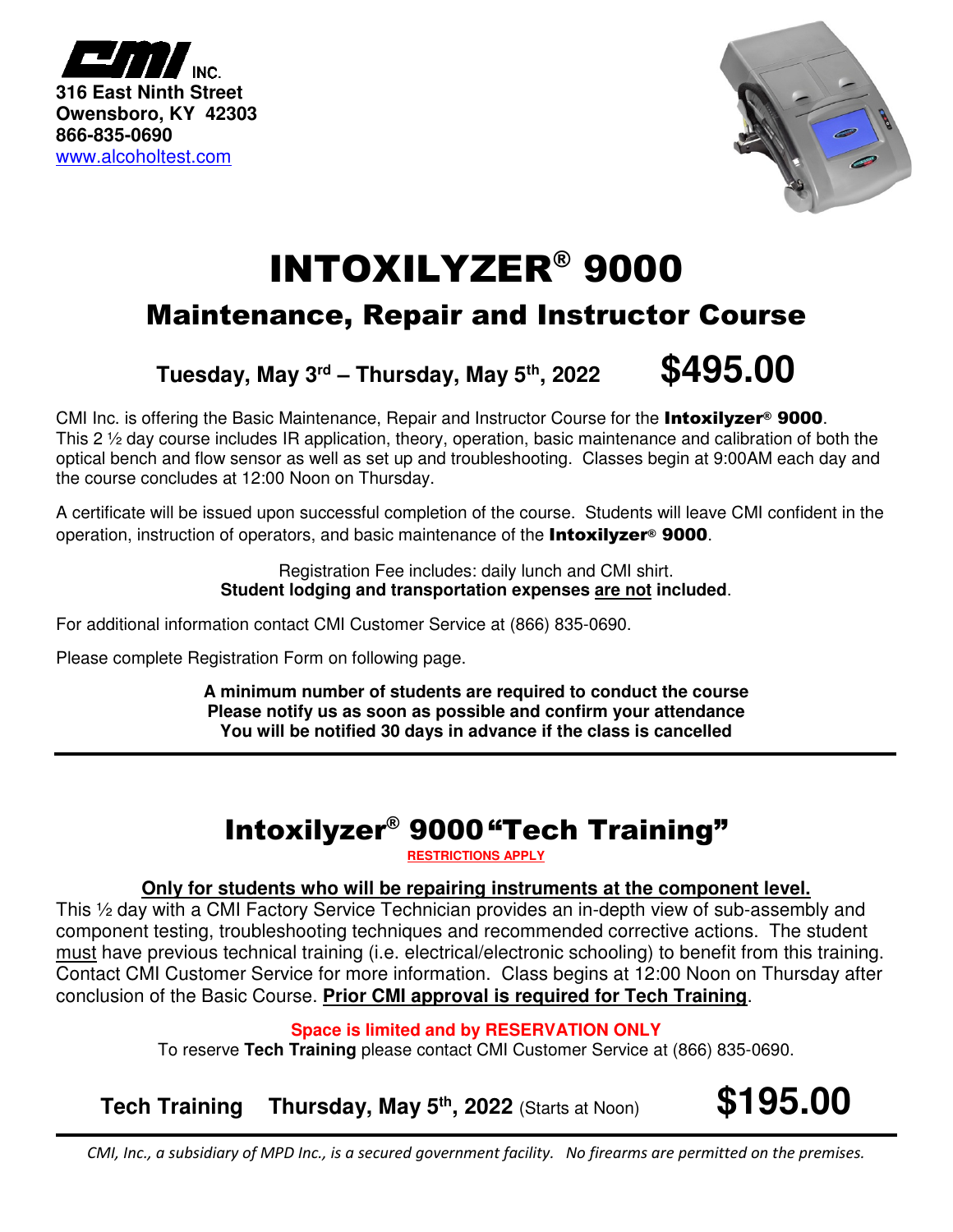

## I-9000 Training Registration Form **Tuesday, May 3rd – Thursday, May 5th, 2022 Owensboro, Kentucky**

**Mail, Email, or Fax Registration Form with payment to CMI Customer Service**; 316 East Ninth Street; Owensboro, KY 42303; Phone: (866) 835-0690; Fax: (270) 685-6268; training@alcoholtest.com

| <b>Registration:</b><br>(CMI Part Number: 650521)                                                                      | \$495.00                                                        | <b>Tech Training:</b><br>\$195.00<br>(CMI approval required)<br>(CMI Part Number: 650539) |
|------------------------------------------------------------------------------------------------------------------------|-----------------------------------------------------------------|-------------------------------------------------------------------------------------------|
| <b>Student Name:</b>                                                                                                   |                                                                 |                                                                                           |
| <b>Agency Name:</b>                                                                                                    |                                                                 |                                                                                           |
| <b>Agency Address:</b>                                                                                                 |                                                                 |                                                                                           |
| City:                                                                                                                  |                                                                 |                                                                                           |
| <b>Phone:</b><br><u> 1990 - John Barbara (</u>                                                                         | Fax:                                                            |                                                                                           |
| <b>Shirt Size:</b><br><b>Small</b>                                                                                     | <b>Medium</b><br>$\Box$ XL<br>Large                             | <b>XXL</b><br><u>XXXL</u><br>$\perp$                                                      |
| <b>Payment Type:</b>                                                                                                   | <b>Credit Card</b><br><b>Check</b>                              | <b>Purchase Order</b>                                                                     |
| <b>Credit Card:</b>                                                                                                    | <b>MasterCard</b><br>Visa                                       | <b>American Express</b>                                                                   |
| <b>Card Number:</b>                                                                                                    |                                                                 |                                                                                           |
| <b>Cardholder Name:</b>                                                                                                | <u> 1989 - Johann Barn, mars an t-Amerikaansk kommunister (</u> | <b>Card Security Code:</b>                                                                |
| <b>Purchase Order #:</b><br>*Please provide billing address if<br>different from Agency address.<br>* Billing Address: |                                                                 |                                                                                           |
| * City / State / Zip:<br><i>*Make checks payable to "CMI, Inc."</i>                                                    | <u> 1980 - Andrea Brand, amerikansk politik (d. 1980)</u>       |                                                                                           |

**Mail, Email, or Fax Registration Form with payment to CMI Customer Service**; 316 East Ninth Street; Owensboro, KY 42303; Phone: (866) 835-0690; Fax: (270) 685-6268; training@alcoholtest.com

**TOTAL PAID:**